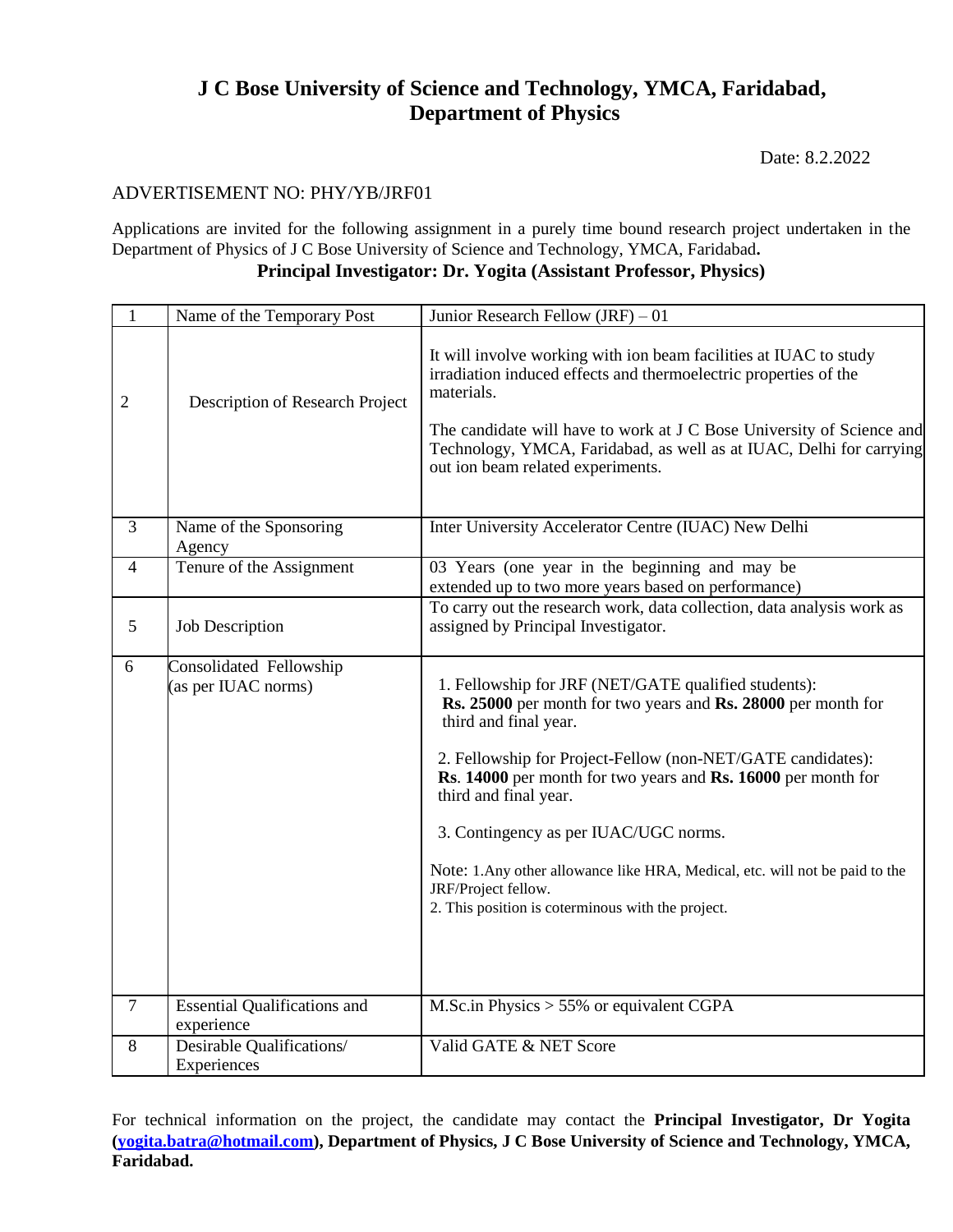Eligible and interested candidates should send in their applications in the enclosed format with scanned copies of their certificates (in one pdf file) to the email id [yogita.batra@hotmail.com](mailto:yogita.batra@hotmail.com) within 15 days of the date of this advertisement or latest by 22.02.2022.

#### **Shortlisted candidates will be informed of interview date by email. Note:**

- 1. The applicant will be responsible for the authenticity of information, and other documents submitted.
- 2. Shortlisted candidates have to present themselves for the interview on the interview date with updated CV and original and attested photocopies of mark sheets/ certificates in support of their academic qualifications.
- 3. No TA/DA will be paid for appearing in the interview.

Copy to:

- 1) Web administrator to upload on the University website
- 2) IUAC, funding agency
- 3) PA to Honorable VC for his information
- 4) PA to Worthy Registrar for his information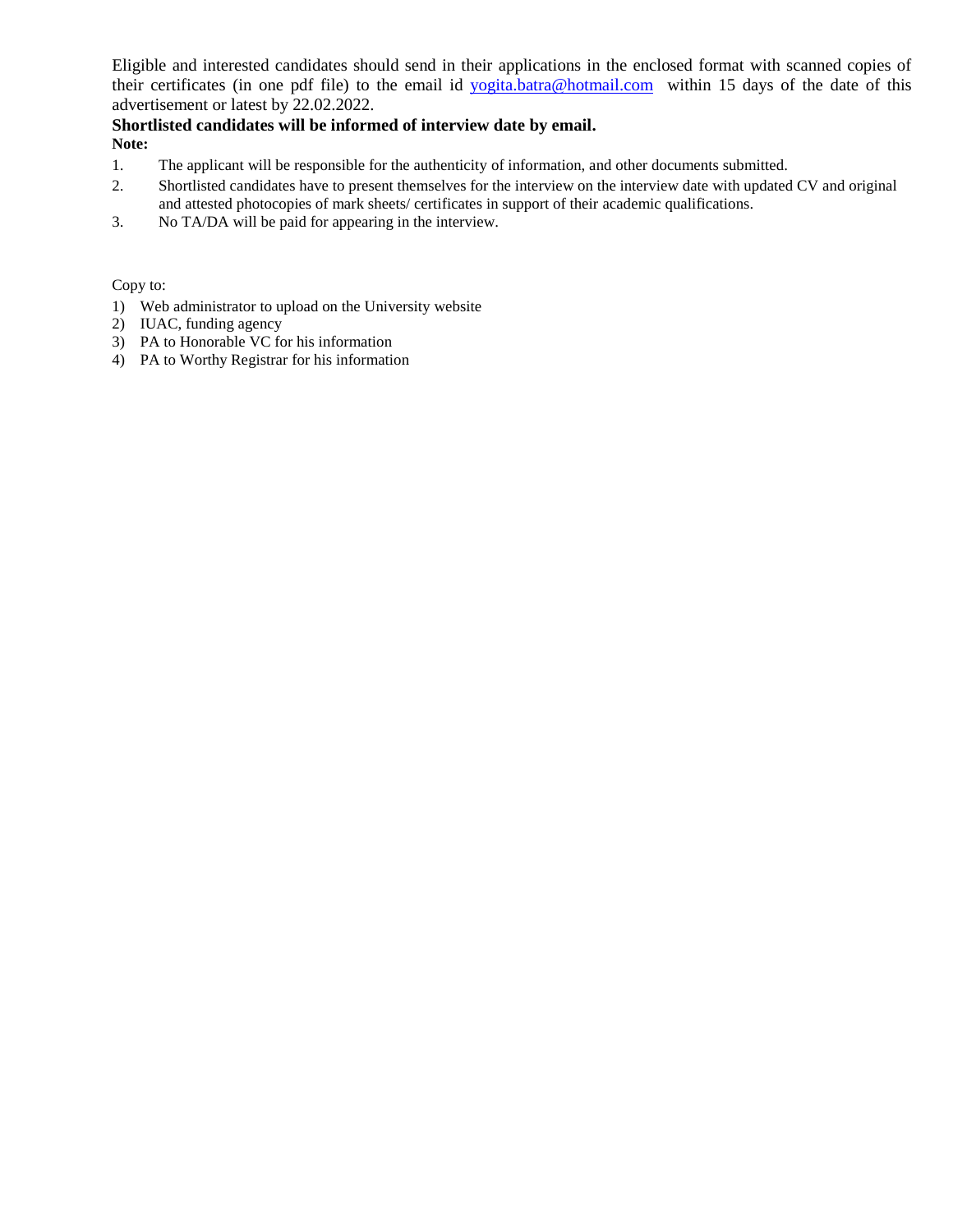# **J C Bose University of Science and Technology, YMCA, Faridabad, Department of Physics**

#### **PROFORMA FOR BIO-DATA**

- 1. **Name:**
- 2. **Address**
- a **Correspondence:**
- b **Permanent:**
- 3. **Email(s) and contact number(s) :**
- 4. **Institution**:
- 5. **Date of Birth (dd/mm/yyyy):**
- 6. **Gender** :
- 7. **Category (Gen/SC/ST/OBC)**:
- 8. **Whether differently abled (Yes/No)**:
- 9. Academic Qualification (Matric Onwards)

|           | Degree | Year | Subject | University/Institution  % of marks |  |
|-----------|--------|------|---------|------------------------------------|--|
| . .       |        |      |         |                                    |  |
| <u>L.</u> |        |      |         |                                    |  |
| ິ.        |        |      |         |                                    |  |

## 10. **MSc/MTech project title, Guide's Name, Institute/Organization/University**.

- 11. CSIR/UGC NET Qualified: Yes/No
- 12. GATE details: (Enclose the copy of GATE score card) Appeared Year: GATE RANK: GATE score:

### 13. **Work experience** (if any, in chronological order).

|          | <b>S.No.Positions held</b> | University/Institute | From | m | Pay Scale |
|----------|----------------------------|----------------------|------|---|-----------|
|          |                            |                      |      |   |           |
| <u>.</u> |                            |                      |      |   |           |

## 12. **Professional Recognition/ Award/ Prize/ Certificate, Fellowship received by the applicant**.

13. **Any remarks**: